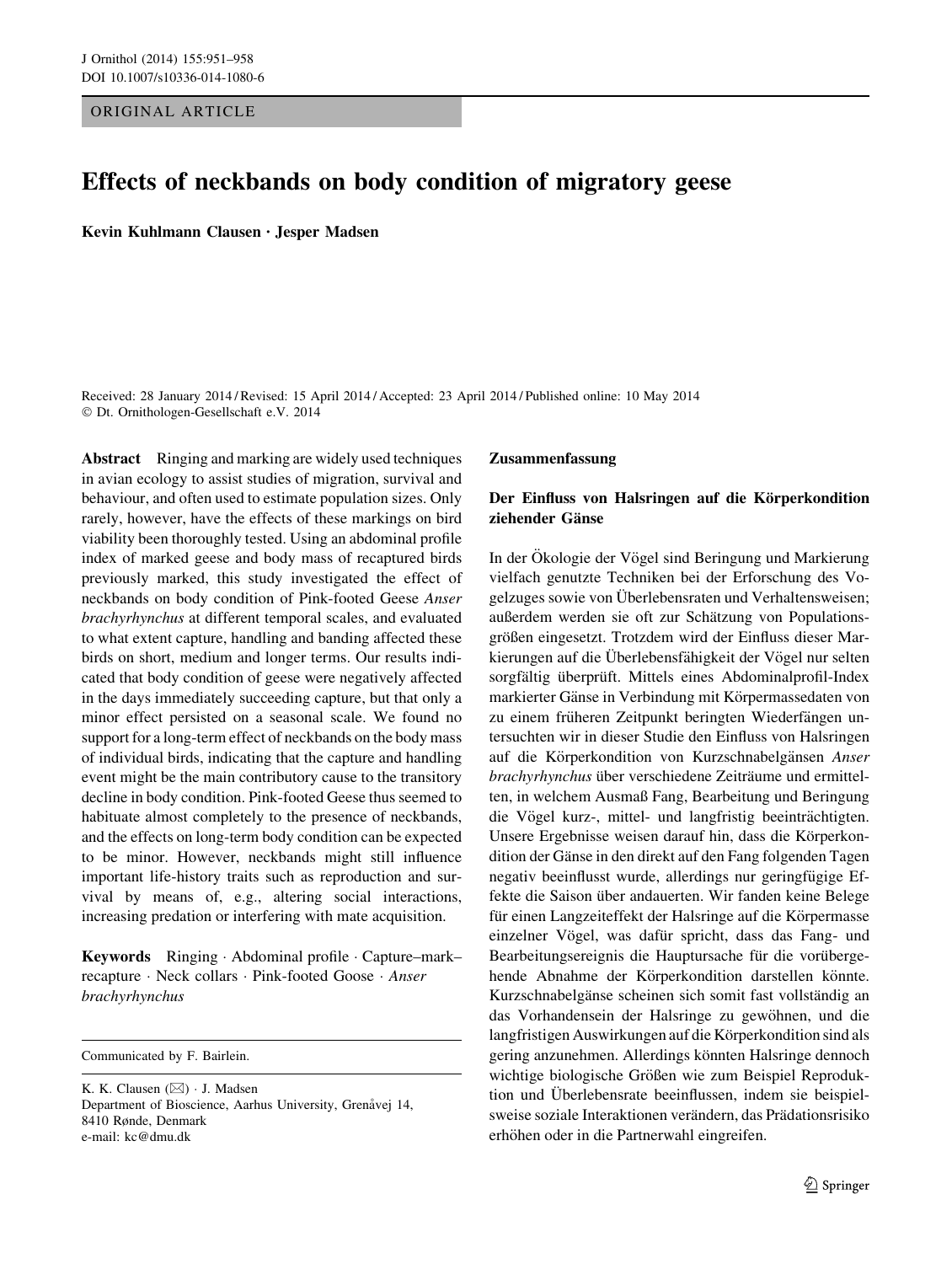## Introduction

Capturing and marking animals is a widespread scientific approach to improve our understanding of species ecology and population dynamics (Sandercock [2006;](#page-7-0) Frederiksen et al. [2014](#page-7-0)). This practice has paved the way for assessments of population size, survival rates and migration, and is a prerequisite for the wide range of capture–mark– recapture (CMR) analyses increasingly used in population ecology (Schmidt et al. [2002](#page-7-0); Fischhoff et al. [2007](#page-7-0); Salewski et al. [2007](#page-7-0); Geschke and Chilvers [2009\)](#page-7-0). These approaches often assume that, from the point of capture, marked individuals act and behave similarly to nonmarked individuals, but only rarely is this assumption thoroughly tested (Tuyttens et al. [2002;](#page-7-0) Juarez et al. [2011\)](#page-7-0). However, individual performance may be affected by both handling stress during capture (e.g. changing hormone levels and reduced foraging opportunities) and subsequent effects of marking, that may potentially affect individual condition and survival by means of, e.g., increased grooming/preening activities, upset social signalling, elevated aggression levels, higher predation rates or reduced mobility. Clarifying to what extent these effects are expressed in marked natural populations, and understanding whether they are relatively transient or persist in longer terms is important to ensure reliable conclusions.

No other group of animals has been as intensively caught, handled and marked as birds. Ringing of migratory bird species with metal rings has long been a successful tool to describe longevity, flyway patterns and migratory movements (Bairlein [2001\)](#page-6-0), and, more recently, advanced marking techniques has been used across many avian groups (Davis and Miller [1992;](#page-7-0) Osborne et al. [1997](#page-7-0); McIntyre et al. [2009;](#page-7-0) Bowlin et al. [2010\)](#page-6-0). The choice of marker is generally limited by body size (Fair et al. [2010](#page-7-0)), but in large-bodied conspicuous species such as waterfowl restrictions are few. Colour rings (e.g. Ebbinge et al. [1991](#page-7-0)), neckbands (e.g. Madsen et al. [2002](#page-7-0)) and satellite transmitters (e.g. Demers et al. [2003;](#page-7-0) Clausen et al. [2013\)](#page-7-0) have thus all become increasingly more important tools in the field of waterbird ecology. While the development of new marking techniques has considerably improved the type and quality of data originating from ringing studies, the cost of carrying the associated devices has also increased. The size and weight of advanced markers have generally decreased in recent decades, but applying these devices often involves the use of additional attachments (elastic harnesses, plastic rings, glue, etc.) that prolong handling time and may entail further stress.

The use of neckbands (engraved colour plastic rings attached around the neck) has become a frequently used marking technique in goose and swan research across the

world (Raveling et al. [1990;](#page-7-0) Nichols et al. [1992](#page-7-0); Madsen et al. [2002\)](#page-7-0). However, clarifying potential effects of neckbands on marked individuals, and how this might influence the data collected from these marking regimes, is still a largely unresolved issue. Early North American studies have failed to reach a clear consensus, and while some studies report no clear effects of ringing (Menu et al. [2000](#page-7-0)), others suggest negative impacts on clutch size (Reed et al. [2005](#page-7-0)) and survival (Castelli and Trost [1996](#page-7-0)). Although neckbands are widely used throughout Europe, no studies have investigated the effect on European flyway populations, and, in order to draw confident conclusions concerning the effect of neckbands on waterbird fitness, more studies are urgently needed. Moreover, potential impacts of neckbands are likely to be species-specific, and may vary greatly as a result of differences in body size, migration strategy, foraging technique, behaviour and social traits.

The effects of wearing neckbands may gradually fade due to habituation (Ely [1990;](#page-7-0) Guay and Mulder [2009](#page-7-0); Legagneux et al. [2013](#page-7-0)), but might on the contrary also lead to long-term impairment as a result of cumulative impacts from lower energy intake, elevated energy expenditure or both. Reported effects of neckbands might therefore strongly depend on the temporal scale of analysis, and clarifying whether any negative effects are confined to a few days, a single season or a lifetime is of utmost importance.

Comprehensively assessing how capture and marking affect the viability of birds is often complicated by (1) small sample sizes because of relatively few marked birds, (2) infrequent recaptures to assess post-marking viability and (3) the lack of good fitness measures able to identify potential effects of handling and/or marking. In this study, we employ a 24-year dataset (1990–2013) of captures, resightings and fitness assessments from the Svalbard breeding population of Pink-footed Geese Anser brachyrhynchus to determine whether captures and neckbands may affect short-, medium- and long-term body condition of marked birds.

## **Methods**

The focal species of this study was the Svalbard breeding population of Pink-footed Geese, which migrates via stopover sites in Norway to wintering grounds in Denmark, The Netherlands and Belgium. During spring, the geese concentrate in western Jutland, Denmark, and in April the population migrates to stopover sites in Trøndelag (mid-Norway) and Vesterålen (northern Norway) before the final migration to Svalbard around the middle of May (Madsen et al. [1999;](#page-7-0) Tombre et al. [2008\)](#page-7-0).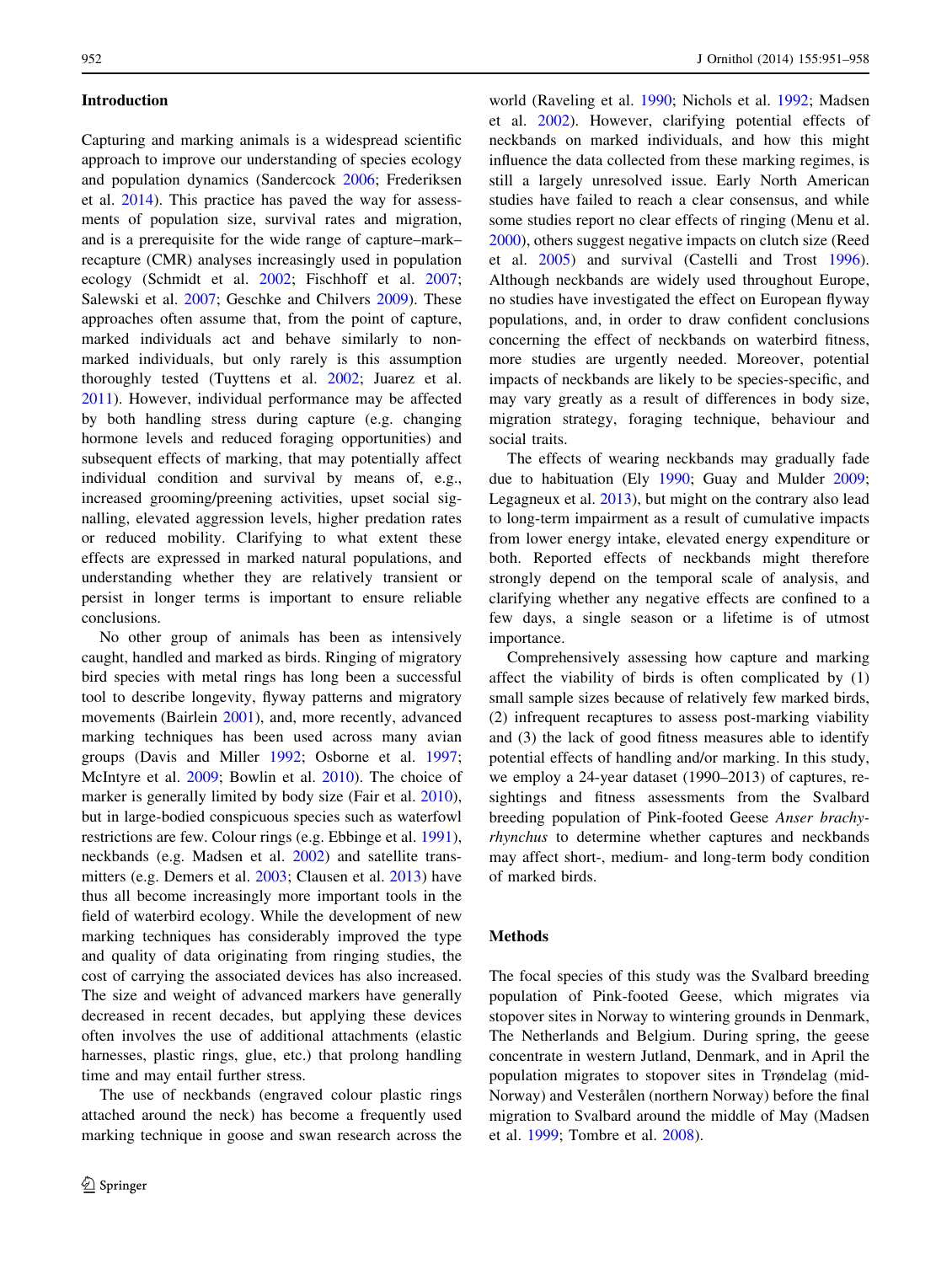The population has been subject to a long-term study of population dynamics and migration ecology using neckbands. Ringing of Pink-footed Geese with neckbands was initiated in 1990, and since then a total of  $>3,700$  individual geese have been captured and marked. Most birds have been captured by cannon-netting in spring (March– May) in western Jutland, Denmark, but a minority  $(<500$ ) have been caught and marked by rounding up geese during wing moult on the Svalbard breeding grounds. At capture, geese were ringed with metal rings and plastic neckbands, sexed by cloacal examination and aged by feather characteristics. They were also measured (head and wing length) and weighed, providing morphological data and body condition of all birds included in the ringing program. In the majority of captures in Denmark, geese were X-rayed as part of a campaign to reveal the prevalence of shotgun pellets, and since 2005, blood samples have been taken for DNA analyses. Captures included between 35 and 500 individuals, and, after being taken out of the net, geese were kept in a tent with compartments holding 15–20 birds. Geese were processed individually for marking and handling, and subsequently put back into the tent. In captures with up to c. 200 individuals, all geese were released collectively from the tent following the marking session. In larger captures, groups of marked geese (50–100) were released gradually during the course of processing. The length of the handling period (from capture to release) varied between c. 5 and 12 h. While kept in the tent, geese were generally calm and resting, and, to avoid dehydration during handling, geese were given water orally using a syringe.

Continuous assessments of body condition after birds were released back to the wild required a different approach. Although the most accurate assessments of avian body condition are internal measures or body mass (Brown [1996;](#page-7-0) Jakob et al. [1996](#page-7-0)), these procedures are often time consuming, very expensive and associated with either handling or death of individual birds. As a consequence, these techniques are not feasible for large-scale assessments of many individuals—even less so when the aim is to evaluate the effect of capturing and handling, as continuously exposing geese to these procedures would severely hamper interpretation. As an alternative measure of body condition, Owen ([1981\)](#page-7-0) developed the concept of an abdominal profile index (API), a proxy assuming that body condition of individual birds is well reflected in the appearance (''sagginess'') of their abdomen. APIs have been shown to correlate nicely with body mass and fat stores (Feret et al. [2005](#page-7-0); Madsen and Klaassen [2006\)](#page-7-0), and are widely accepted as good proxies of body condition among waterfowl (Zillich and Black [2002;](#page-7-0) Drent et al. [2003\)](#page-7-0). However, accurately assessing API scores relies heavily on standard procedures and experienced observers to eliminate potential biases associated with observer effects.

The abdominal profile index for Pink-footed Geese used in this study categorises abdominal profiles on a 1–7 scale, and is linearly related to both body mass and total energy content of individual birds (Madsen and Klaassen [2006](#page-7-0)). All APIs included in this study was scored by a few intercalibrated observers with extensive experience of assessing abdominal profiles in the field, and Madsen and Klaassen [\(2006](#page-7-0)) give a detailed description of the protocol used for assessing body condition. Over the years, this programme has collected a total of 33,046 abdominal profile scores of 3,350 different Pink-footed Geese in the spring staging areas of Denmark and Norway, spanning a post-marking period of individual birds from a few hours to more than 22 years. In the following analyses, we confined the use of API data to adult birds (individuals hatched earlier than the calendar year preceding the year of banding), ensuring that potential morphological differences between age classes did not affect the results. Statistical analysis and graphical representations were conducted using JMP 10.0 (SAS Institute) and R 3.0.2 (R Core Development Team).

## Short-term effects

To assess the immediate handling effect of capture and ringing on goose body condition, we used API data from years with exceptional good coverage of fitness assessments in the days just after capture. We defined short-term effects as the difference in API between newly ringed individuals (until 2 weeks after capture) and individuals ringed in previous years with API data from the same 2-week period. This analysis should therefore primarily reveal any immediate effect of capturing and handling birds, as well as initial discomfort of carrying the neckband. The 2-week window was further subdivided into five 3-day periods, and only periods with more than ten independent abdominal profile scores were used in the analysis.

Only 2 years with comprehensive field work (1992 and 1995) satisfied this criterion. These two study years contained more than three times the number of API assessments in the 2-week period compared to an average year, and allowed for analyses in time periods of few days. The effect of capture and handling on API was investigated by controlling for confounding variables with a linear mixed model incorporating ''Year'' and ''Bird ID'' as random effects and ''Sex'', ''Period'' and ''Ringing'' as fixed effects. ''Period'' described the 3-day periods mentioned above, and the ''Ringing'' variable was defined as a discrete variable with two levels indicating whether the API score of any given bird was assessed in the year of ringing or in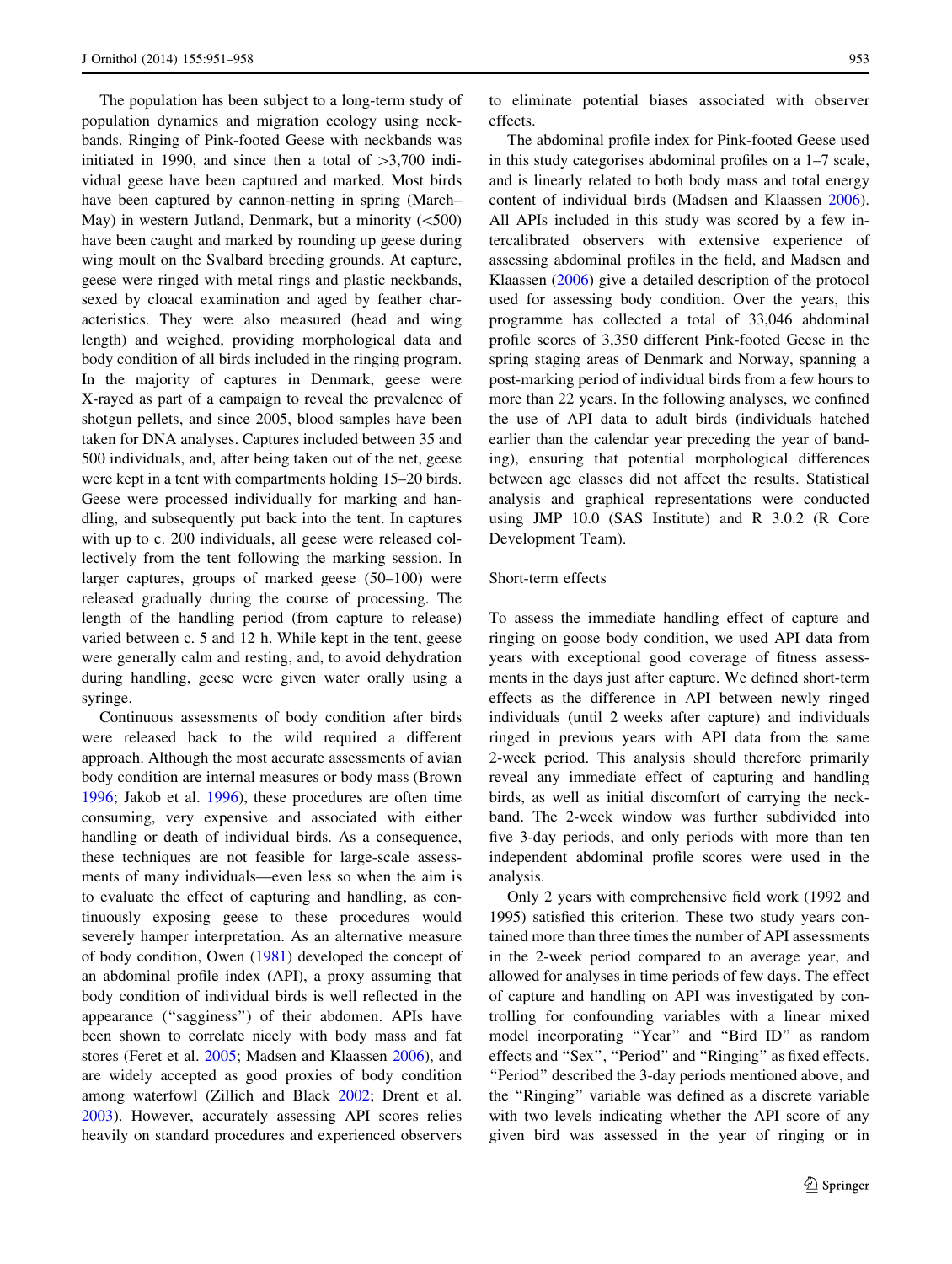succeeding years. The interaction "Ringing  $\times$  Period" was included to assess any temporal changes in the effect of ringing, and the interaction "Ringing  $\times$  Sex" to look for gender-specific responses. The magnitude of short-term effects were evaluated by post hoc tests of differences between the least square means of newly and previously ringed birds for each 3-day period.

## Medium-term effects

Pink-footed Geese were marked with neckbands in the Danish non-breeding areas during spring (March–May), and we defined medium-term effects as the impact of a preceding capture and ringing event on body condition during the subsequent spring migration. As above, we compared API scores between newly caught birds and birds caught in previous years, and investigated whether any effect on body condition from the capture/ringing event persisted at three major stopover sites (Denmark, Trøndelag and Vesterålen) during spring migration. This analysis incorporated all available spring observations from the 24-year period in a linear mixed model with ''Year'', and ''Bird ID'' as random effects and ''Sex'', ''Day of year'' and ''Ringing'' as fixed effects for each of the three stopover sites. The interaction "Ringing  $\times$  Sex" was included to reveal potential gender-specific effects, and the interaction "Ringing  $\times$  Day of year" was incorporated to assess whether/when potential effects of ringing would ease off. Again, we assessed the magnitude of potential differences between newly and previously ringed birds by comparison of least square means.

#### Long-term effects

To evaluate the long-term effect of wearing neckbands on body condition, we relied on recaptured Pink-footed Geese that had completed at least one annual cycle since the time of first capture. By comparing body mass of birds caught for the first time with recaptured individuals fitted with neckbands in previous years, any differences in body mass could reveal a long-term cumulative effect of this type of marking. Although the sample of recaptured birds was relatively small  $(n = 35)$ , this number was similar to another study dealing with the same issue (Legagneux et al. [2013\)](#page-7-0). Effects on body condition was examined with a linear mixed model incorporating the confounding effects of ''Year'' and ''Bird ID'' as random effects and ''Sex'' and "Recapture" as fixed effects. "Recapture" was defined as a discrete variable distinguishing between birds caught for the first time and birds that were recaptured one or more years after the first capture. As the dataset consisted of single captures in any given year, the random variable "Year" also included potential effects of time of capture.

The interaction "Recapture  $\times$  Sex" was included to reveal potential gender-specific effects, and the magnitude of difference in body mass between groups was tested by comparison of least square means.

## **Results**

## Short-term effects

Body condition of Pink-footed Geese in the first 2 weeks after capture and banding were significantly influenced by "Ringing", "Sex" and "Ringing  $\times$  Period" (Table 1). This suggested that API varied between the sexes, that the procedure of capture and banding influenced body condition, and that this influence changed during the course of the 2-week period included in this analysis. The effects of "Period" and "Ringing  $\times$  Sex" were not significant, indicating that APIs (apart from the effect of ringing) were more or less stable during the 2-week period, and that the response of geese to ringing did not differ between females and males. When comparing the effect of ringing between newly and previously ringed geese for each 3-day period, it became evident that the effect corresponded to a reduction of  $\sim$ 1 API score (equivalent to approximately 190 g of body mass; Madsen and Klaassen [2006\)](#page-7-0). In both 1992 and 1995, the effect of ringing gradually decreased in the periods succeeding capture (Fig. [1\)](#page-4-0). As a consequence, the short-term effect of capture and banding seemed to disappear after approximately 1 week, after which there were no significant differences between the two groups (Fig. [1](#page-4-0)).

## Medium-term effects

Throughout the three spring staging sites, strong support was found for an effect of "Sex" and "Day of year" on goose body condition, indicating that APIs differed between sexes, and that APIs generally increased during spring (Table [2\)](#page-4-0). The effect of day of year reflects the

Table 1 Model output from the linear mixed model describing shortterm effects (until 2 weeks after capture) of ringing on body condition of Pink-footed Geese Anser brachyrhynchus

| $n = 464$               | Estimate | SЕ    | P value    |
|-------------------------|----------|-------|------------|
| Ringing                 | 0.266    | 0.040 | $< 0.001*$ |
| Sex                     | 0.103    | 0.039 | $0.010*$   |
| Period                  | $-0.019$ | 0.037 | 0.598      |
| Ringing $\times$ period | $-0.109$ | 0.030 | $< 0.001*$ |
| Ringing $\times$ sex    | 0.057    | 0.041 | 0.160      |
|                         |          |       |            |

The Ringing variable distinguishes between newly ringed geese and geese ringed in previous years

\* Significant effects ( $\alpha = 0.05$ )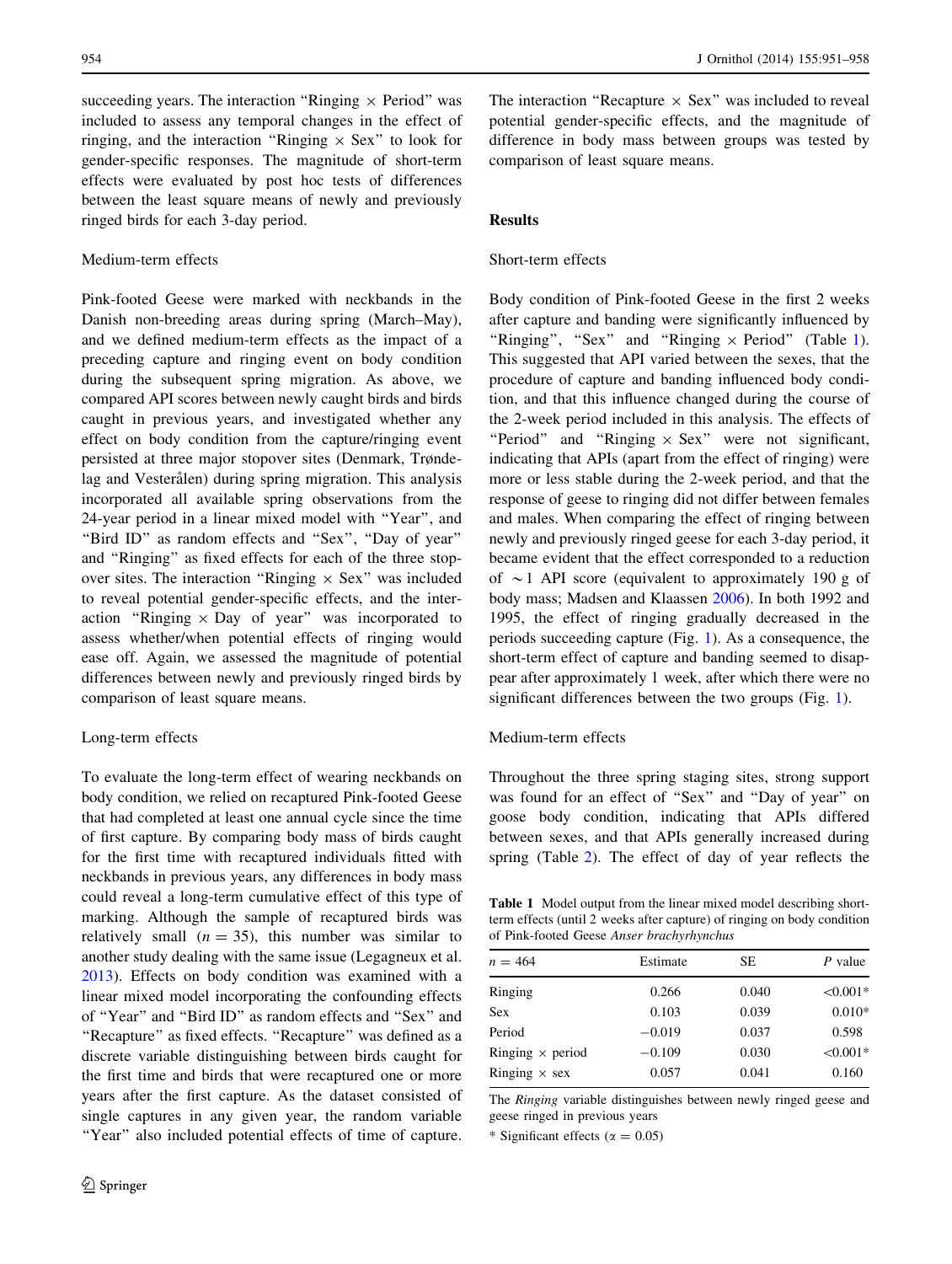<span id="page-4-0"></span>

Fig. 1 Differences in least square mean API between newly ringed Pink-footed geese Anser brachyrhynchus and geese ringed in previous years, divided into 3-day periods during the first 2 weeks after capture and banding. Positive values indicate that geese ringed in previous years had a higher API than newly ringed geese (difference: previously ringed - newly ringed), and error bars indicate the 95 % confidence interval around the mean. \*Significant differences  $(P<0.05)$  between groups

gradual build-up of fat reserves during the spring season, and the effect of gender might reflect an overall difference in morphology and rate of body mass increment between the sexes. The medium-term effect of capture and banding on geese body condition differed between the three sites (Table 2), and, while the effect of ringing persisted throughout the stay in Denmark and seemed to carry-over to the stopover at Trøndelag, this effect was no longer observable among geese observed in Vesterålen (Table 2; Fig. 2). The effect of ringing was seemingly unaffected by sex ("Ringing  $\times$  Sex" insignificant at all three staging sites), and the temporal decline in the effect of ringing occurred mainly at Trøndelag, as this was the only staging site with a significant effect of "Ringing  $\times$  Day of Year" (Table 2). In both Denmark and Trøndelag, the effect of ringing was rather small, and corresponded to a reduction in API score of 0.1–0.3 (equivalent to 20–55 g of body mass; Madsen and Klaassen [2006](#page-7-0); Fig. [2](#page-5-0)).

Table 2 Model output from the linear mixed model describing medium-term effects of ringing on body condition of Pink-footed Geese at each of the three consecutively used spring staging sites Denmark, Trøndelag and Vesterålen

|                              | Estimate | SE    | $P$ value  |
|------------------------------|----------|-------|------------|
| Denmark ( $n = 14,254$ )     |          |       |            |
| Ringing                      | 0.115    | 0.011 | $< 0.001*$ |
| Sex                          | 0.085    | 0.015 | $< 0.001*$ |
| Day of year                  | 0.050    | 0.001 | $< 0.001*$ |
| Ringing $\times$ sex         | 0.020    | 0.011 | 0.091      |
| Ringing $\times$ day of year | 0.001    | 0.010 | 0.402      |
| Trøndelag ( $n = 5,634$ )    |          |       |            |
| Ringing                      | 0.075    | 0.014 | $< 0.001*$ |
| Sex                          | 0.196    | 0.017 | $< 0.001*$ |
| Day of year                  | 0.033    | 0.002 | $< 0.001*$ |
| Ringing $\times$ sex         | $-0.023$ | 0.014 | 0.105      |
| Ringing $\times$ day of year | 0.015    | 0.002 | $< 0.001*$ |
| Vesterålen ( $n = 7,723$ )   |          |       |            |
| Ringing                      | $-0.012$ | 0.015 | 0.410      |
| Sex                          | 0.194    | 0.019 | $< 0.001*$ |
| Day of year                  | 0.046    | 0.004 | $< 0.001*$ |
| Ringing $\times$ sex         | 0.013    | 0.009 | 0.284      |
| Ringing $\times$ day of year | $-0.006$ | 0.044 | 0.107      |

The Ringing variable distinguishes between newly ringed geese and geese ringed in previous years

\* Significant effects ( $\alpha = 0.05$ )

#### Long-term effects

The comparison between newly caught geese and recaptured geese that had lived with a neckband for at least one annual cycle revealed no statistically significant effect on body mass, suggesting that Pink-footed Geese are not subject to long-term reductions in body condition as a result of ringing with neckbands (Table [3\)](#page-5-0). Gender-specific differences in morphology resulted in a significant effect of "sex" on body mass, but neither "Recapture" nor "Recapture  $\times$  Sex" was supported as influencing the weight of geese. Comparison of least square means revealed an average body mass just above 2,500 g for both groups of caught birds.

## **Discussion**

Results from this study suggested that ringing with neckbands had no significant long-term effect on the body condition of Pink-footed Geese, but also revealed that capturing and handling birds might temporarily affect body condition in a period following the ringing event. In the first week post-ringing, the API of geese was on average  $\sim$  1 score lower than among birds ringed in previous years,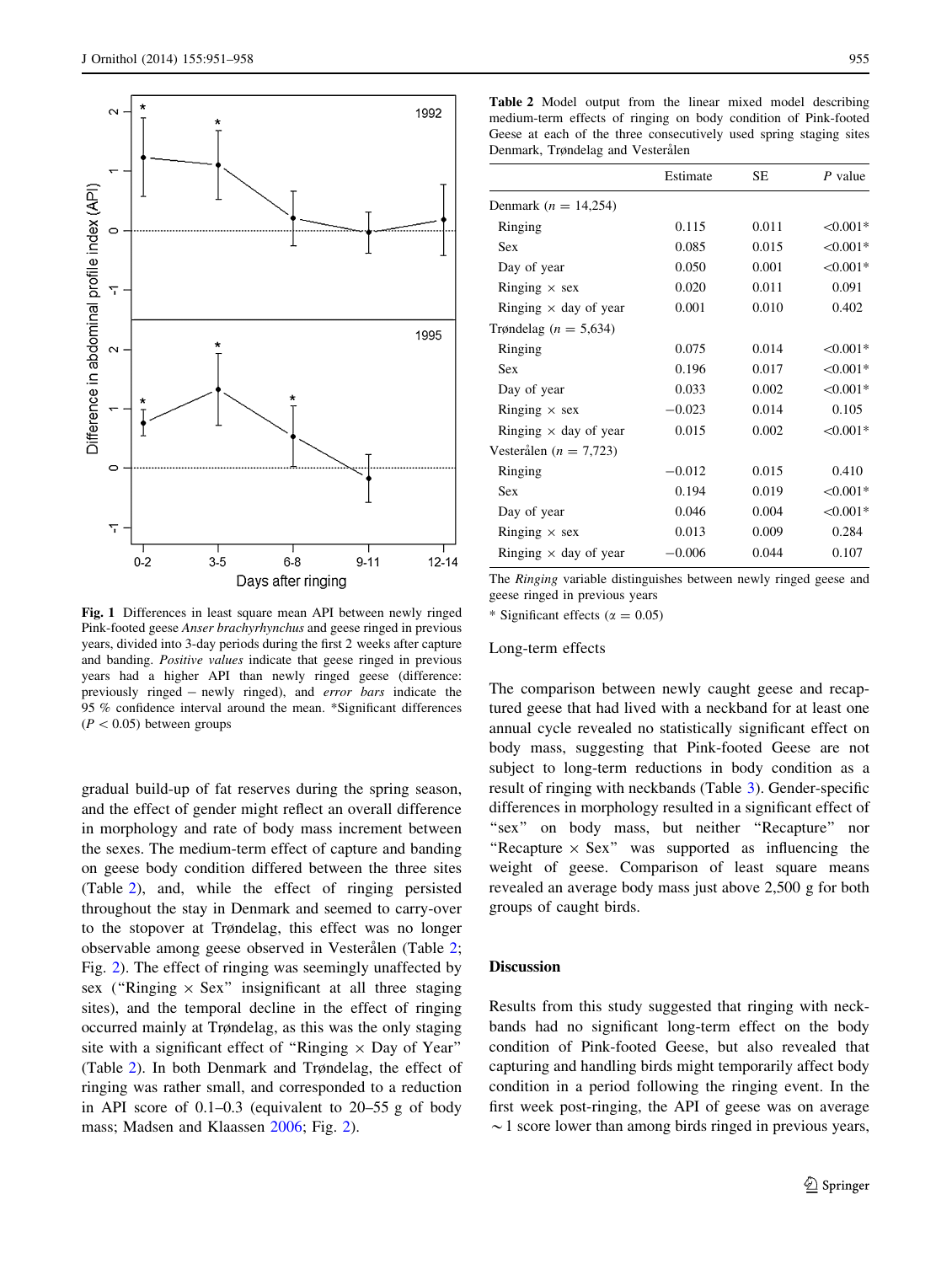<span id="page-5-0"></span>

Fig. 2 Differences in least square mean API between newly ringed geese and geese ringed in previous years at three staging sites (Denmark, Trøndelag and Vesterålen) used consecutively during spring migration succeeding a capture and banding event in Denmark. Positive values indicate that geese ringed in previous years had a higher API than newly ringed geese (difference: previously ringed  $$ newly ringed), and error bars indicate the 95 % confidence interval around the mean. \*Significant differences ( $P < 0.05$ ) between groups

Table 3 Model output from the linear mixed model describing longterm effects of ringing on body condition of Pink-footed Geese

| $n = 2,200$            | Estimate   | SE     | P value    |
|------------------------|------------|--------|------------|
| Recapture              | 14.910     | 22.173 | 0.501      |
| <b>Sex</b>             | $-115.253$ | 22.184 | $< 0.001*$ |
| Recapture $\times$ sex | $-3.942$   | 22.180 | 0.8590     |

The Recapture variable distinguishes between geese caught for the first time and geese that were recaptured (already wearing neckbands) \* Significant effects ( $\alpha = 0.05$ )

but only a minor part of this effect persisted on a seasonal scale. The fact that the short-term effect seemed to disappear after approximately 1 week, while a minor observable effect was still detected later during spring migration, is attributable to differences in sample size. The short-term analysis was founded on observations from only 2 years and a relatively short time period, while the medium-term analysis incorporated data from all years and was therefore able to pick up even very small differences. The mediumterm effect appeared to fade quickly after the stopover in Trøndelag, and this notion was supported by results from the linear model as only this staging site showed a significant temporal change in the effect of ringing (Ringing  $\times$  Day of year). The stopovers in Norway are known to be a time of rapid energy gain for Pink-footed Geese (Madsen and Klaassen [2006\)](#page-7-0), which might allow for rapid replenishment of energy stores, compensating for lower intake rates earlier on.

The difference in magnitude of the ringing effect between temporal scales might be explained by (1) that body condition is mainly influenced by the capture procedure and only a little by the neckband itself and (2) that geese gradually compensate the short-term loss in body condition as they habituate to the presence of the neckband (Ely [1990\)](#page-7-0). In addition, the use of abdominal profile indexes may also influence temporal variation in the assessment of body condition. Because API scores were based on assessing the appearance of Pink-footed Geese abdomens, this measure could be somewhat affected by the foraging state of individual geese. Caught birds were denied up to an entire day of foraging, and a lower API score in the days succeeding capture could be partly explained by a movement of internal organs associated with a completely empty stomach. In support of this, Owen [\(1981](#page-7-0)) showed that Barnacle Geese Branta leucopsis arriving at the feeding grounds in the morning had an average API 0.5 units lower than geese assessed later the same day. Although foraging state might temporarily affect the assessment of API scores, this effect is unlikely to persist for several days. Moreover, the protocol for assessing body condition of Pink-footed Geese instructs observers not to score APIs in the first hour following sunrise. As a consequence, the explanatory power of foraging state might be limited in the current study. The daily energy expenditure of Pink-footed Geese staging in Denmark during spring has been reported as 1,184 kJ/day (mean value; Madsen [1985](#page-7-0)), and, assuming an energy conversion factor of fat around 37 kJ/g, the daily energy expenditure in terms of fat deposits would equal  $\approx$  32 g. Madsen and Klaassen [\(2006](#page-7-0)) showed that a drop in API of 1 unit corresponded to a loss in abdominal fat content of  $\sim$  29 g, and collectively these figures indicate that denied foraging for a longer time period might indeed manifest itself in observable effects on the appearance of goose abdomens. Waterfowl are known to exhibit great changes in body mass within relatively short time periods (Boismenu et al. [1992](#page-6-0)), and although other internal energy stores (such as glycogen deposits and unprocessed food) might contribute to cover the energetic expenses associated with capture and ringing, it seems likely that the lower API of newly ringed birds at least partly represents a temporary drop in abdominal fat stores and hence body condition. A similar drop in body condition following a capture event has been demonstrated among moulting Barnacle Geese by Owen and Ogilvie ([1979\)](#page-7-0).

It could be argued that the short- and medium-term analyses are biased because we compare the effect of newly marked versus older marked individuals. However, the long-term comparison (between marked and unmarked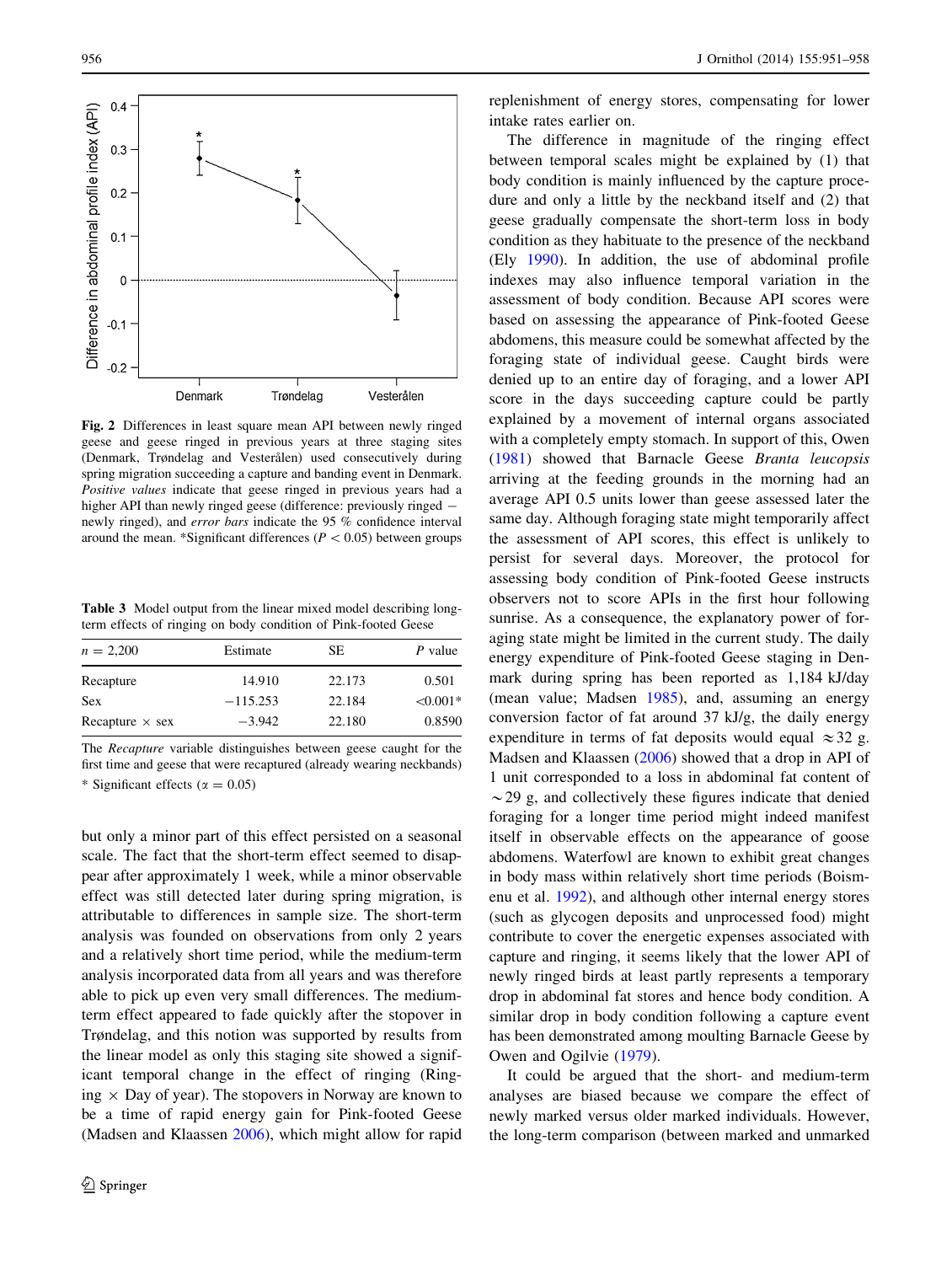<span id="page-6-0"></span>birds) found no difference between groups, justifying the use of older marked birds as a control against the newly marked group in the examination of transitory capture effects.

Although this study found no support for a persistent negative impact of neckbands on the body condition of Pink-footed Geese, we cannot completely rule out that other demographic traits might be affected. Recent studies have suggested that neckbands might affect breeding and survival (Menu et al. [2000](#page-7-0); Schmutz and Morse [2000](#page-7-0); Reed et al. [2005\)](#page-7-0), and Legagneux et al. ([2013\)](#page-7-0) suggested reduced body condition as one explanation of these findings. Legagneux et al.  $(2013)$  $(2013)$  report a negative effect of neckbands on Snow Goose Anser caerulescens body condition, and demonstrate that this effect was only significant for the first year after capture. This further supports the importance of temporal scales when assessing the impacts on marked birds. Further studies are necessary to completely unravel the likely species-specific responses to neckbands and to clarify important factors giving rise to potential differences between species. Thus far, there are strong indications that impacts might vary greatly between taxonomic groups. Brent Geese Branta bernicla and Emperor Geese Anser canagica seems to respond strongly to the use of neckbands (Lensink [1968](#page-7-0); Schmutz and Morse [2000](#page-7-0)), whereas the effect on Snow Geese, White-fronted Geese Anser albifrons and Pink-footed Geese seems to be smaller and/or relatively transient (Ely [1990;](#page-7-0) Menu et al. [2000;](#page-7-0) this study). Even though body mass could be an important factor in explaining these differences because of variations in the relative cost of carrying certain-sized neckbands, negative effects have also been described for the largebodied Canada Goose Branta canadensis (Castelli and Trost [1996](#page-7-0)), indicating that the impacts of neckbands might relate to additional factors that are only poorly understood.

The assumption of most CMR analyses, that ringed birds are suitable representatives of natural population dynamics, might be strongly violated in species adversely affected by banding. Quantifying the potential biases in body condition, survival and reproduction associated with different marking techniques is a prerequisite to fully trust analyses dealing with this kind of data. As long as these biases are thoroughly accounted for, however, CMR techniques can be a powerful tool for estimating population demographics (Frederiksen et al. [2014\)](#page-7-0). In the case of neckbands and waterfowl, these analyses are relatively straightforward because of the conspicuous lifestyle of these species, and the ability to use markings that enable repeated sampling without further interfering with caught birds. In many other animal taxa, sighting probabilities are very small, greatly complicating the ability to track animals post-capture (Bryja et al. [2001;](#page-7-0) Courtois et al. [2013](#page-7-0)).

Although marking of waterfowl with neckbands has been widely used across Europe, this study is the first to actually quantify potential effects of these markers in the Western Palearctic. Madsen et al. ([2001\)](#page-7-0) pointed out that neckbanded Pink-footed Geese might experience neckband icing under very cold conditions, but were able to show that these events had no effect on body condition compared to banded individuals where no icing occurred. Although this study indicates that body condition of Pink-footed Geese might be negatively affected by capture and banding in the shorter term, there is so far no support for a longterm effect on this species. This study suggests that the most harmful intervention is that of capturing and handling the geese, while the additional cost of living with the neckband (if any) are relatively small. While this might be true for Pink-footed Geese in Western Europe, other species might respond very differently to the use of these markers.

In spite of no long-term effect on body condition, neckbands might influence important life-history traits such as survival and reproduction in other ways. Demers et al. [\(2003](#page-7-0)) showed that radio-collared Snow Geese had higher divorce rates than unmarked geese, but found only a minor effect in birds wearing traditional neckbands. Decreased dominance rank (Legagneux et al. [2013](#page-7-0)), impaired mate acquisition (Lensink [1968\)](#page-7-0) and higher susceptibility to hunters (Alisauskas et al. 2006) have also been suggested as potential consequences of markers altering the normal appearance of birds. To what extent neckbands may interfere with social relationships and interspecific interactions are still not fully understood, and the use of these markers should always be implemented with caution—especially when dealing with species of high conservation concern.

Acknowledgments We are greatly indebted to all the people assisting in captures of Pink-footed Geese in Denmark and Svalbard, and to the committed team of skilled observers that has been conducting ring readings and API assessments throughout the years.

#### References

- Alisauskas RT, Drake KL, Slattery SM, Kellett DK (2006) Neckbands, harvest, and survival of Ross's geese from Canada's Central Arctic. J Wildl Manag 70:89–100
- Bairlein F (2001) Results of bird ringing in the study of migration routes. Ardea 89:7–19
- Boismenu C, Gauthier G, Larochelle J (1992) Physiology of prolonged fasting in greater snow geese (Chen-Caerulescens-Atlantica). Auk 109:511–521
- Bowlin MS, Henningsson P, Muijres FT, Vleugels RHE, Liechti F, Hedenstrom A (2010) The effects of geolocator drag and weight on the flight ranges of small migrants. Methods Ecol Evol 1:398–402